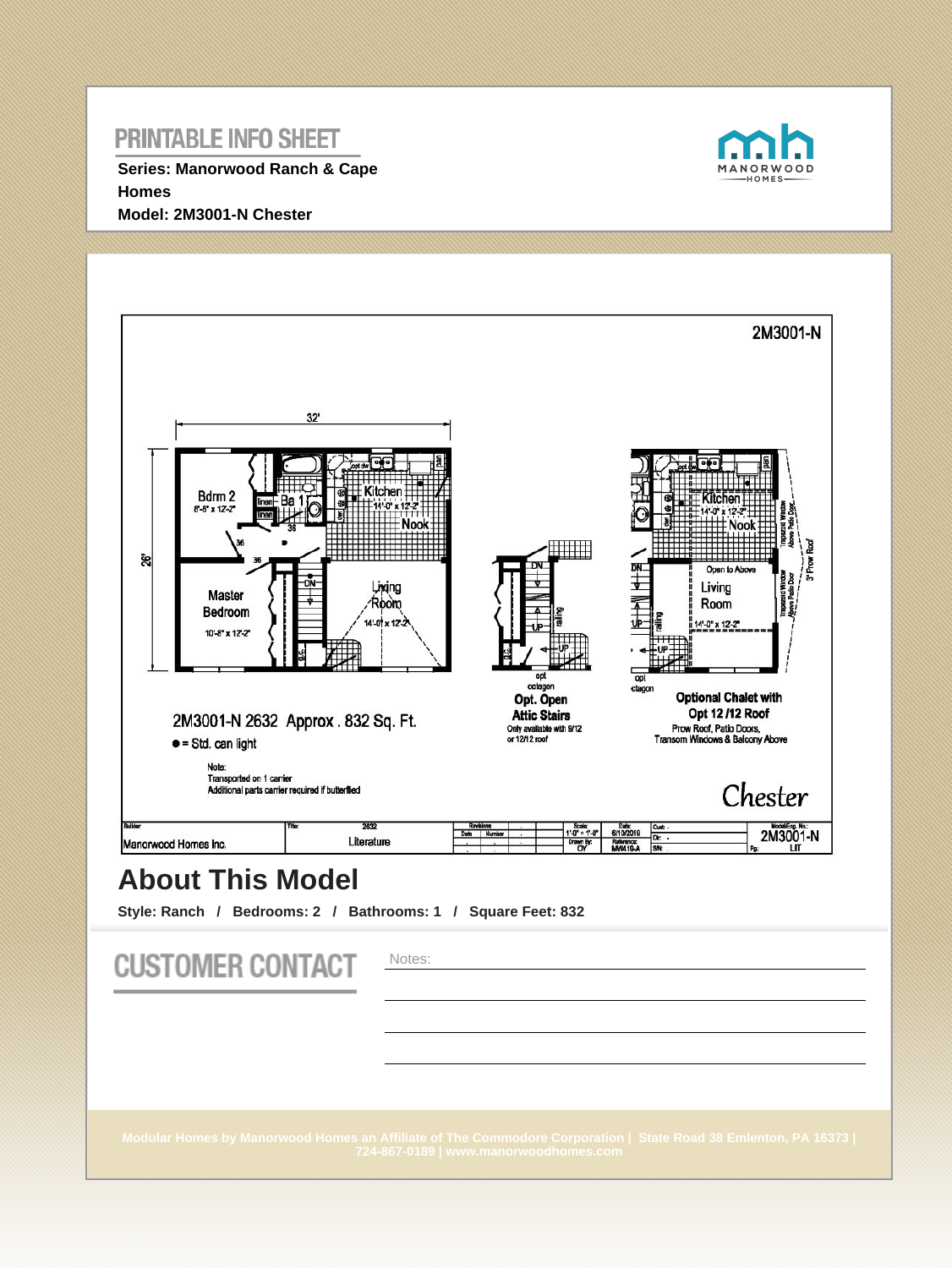**Series: Manorwood Ranch & Cape Homes Model: 2M3001-N Chester**



# **Standards & Features**

### **FLOOR CONSTRUCTION**

2X10 Floor Joists 16" O.C. ¾ " T&G OSB Floor Decking Insulated Basement Stairwell

### **EXTERIOR WALLS**

2X6 Studs 16" O.C. Double 2X6 Top Plates 8' Wall Height Structural OSB Sheathing Whole House Wind Wrap Vinyl Siding

### **INTERIOR WALLS**

2X4 Interior Wall Studs 24" O.C. 2X4 Marriage Wall Studs 16" O.C. with OSB Sheathing Primed ½" Smooth Drywall Throughout

#### **ROOF AND CEILING** 8' Flat Ceiling

5/12 Roof Pitch with 12" Eaves 7/12 Roof Pitch with 12" Eave (certain models) Pre-Engineered 40# Roof Trusses 24" O.C. 90 MPH Wind Exposure C Wind Load Design Ice Shield Structural OSB Roof Decking Shingle Over Ridge Vent Ventilation Vented Vinyl Soffit Aluminum Fascia Aluminum Drip Edge on all Roof Edges Smooth Drywall Ceiling Architectural Shingles (Limited Lifetime Warranty)

#### **ROOF AND CEILING (continued)** Synthetic Roof Underlayment

**INSULATION** Exterior Walls R-21 Fiberglass Insulation Ceiling R-38 Fiberglass Batt Insulation

#### **PLUMBING**

PEX Water Lines Stubbed Through Floor Drain, Water and Vents Stubbed Through Floor Shut Off Valves for all Sinks, Lavs and Toilets Plumb, Wire and Vent for Washer/Dryer Oetiker Clamps

### **EXTERIOR DOORS AND WINDOWS**

3/0 x 6/8 6-Panel Fiberglass Door with Nickel Hardware & amp; Composite Jambs at Front & amp; Rear Primed White Door Pan on Exterior Doors Low-E Vinyl Insulated Single Hung Argon Filled White Windows & ndash; Mulled where Applicable Front & amp: Rear Door Kwikset Lockset with Smart Key

15" Raised Panel Shutters Door Side

### **INTERIOR DOORS AND TRIM**

2-Panel Painted White Interior Doors w/ Lever Passage Sets and 3 Mortise Hinges 36" Interior Doors – Where Available Privacy Locks on Bedroom & amp; Bath Doors Door Stops White Wood Colonial Moulding Package Wire Shelving all Closets and Washer / Dryer Area Brushed Nickel Hardware

#### **FLOOR COVERING** Congoleum Vinyl Flooring

# **CUSTOMER CONTACT**

Notes: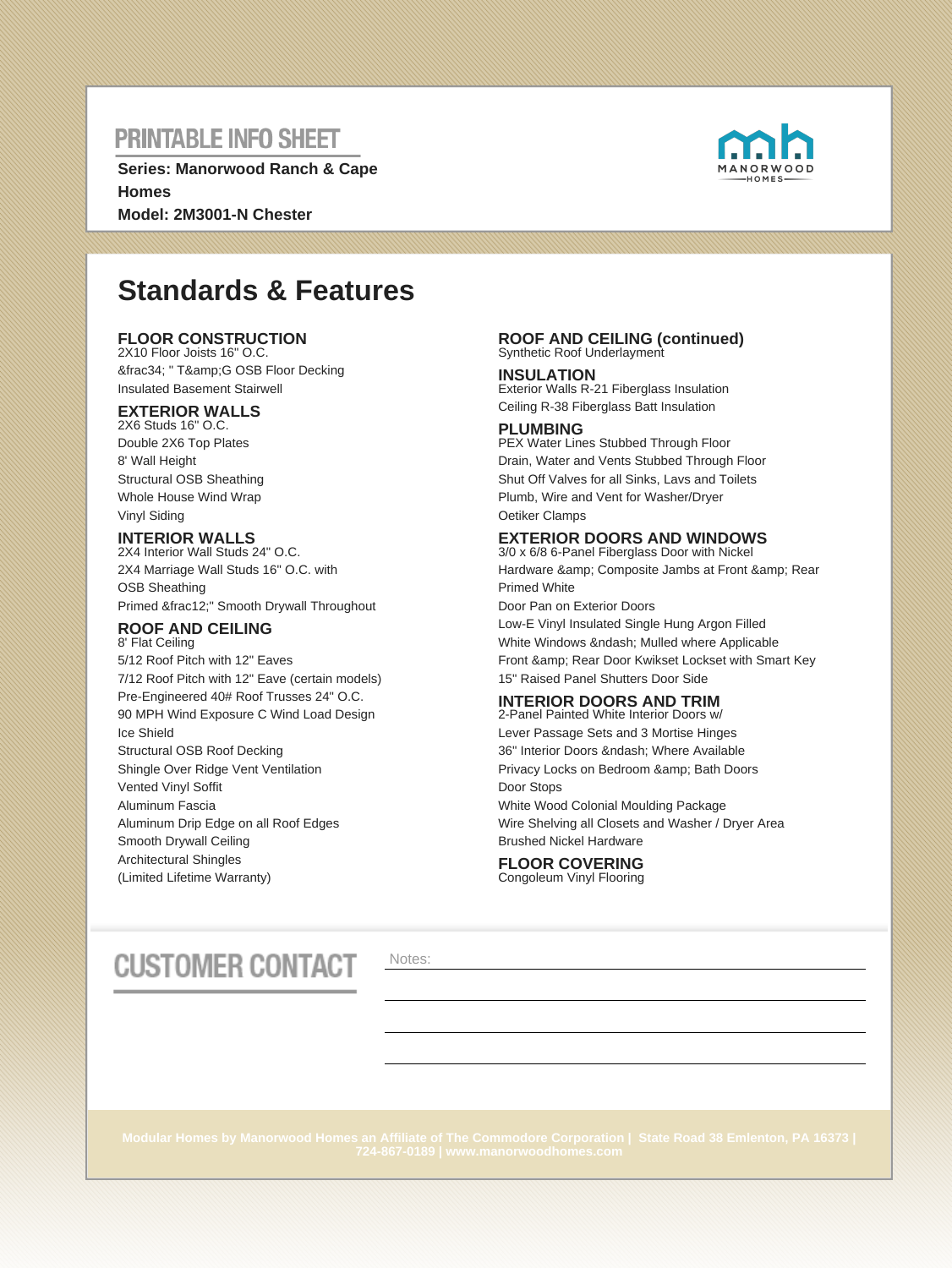**Series: Manorwood Ranch & Cape Homes Model: 2M3001-N Chester**



# **Standards & Features (continued)**

### **FLOOR COVERING (continued)** (Kitchen, Baths, Utility and Foyer)

25 oz. Carpet with Stain Protector 5# Rebond Carpet Pad

### **KITCHEN**

3/4 Overlay Classic Craft Cabinetry - KCMA Certified Hardwood 5-Piece French Country Oak or Barnwood Oak Mission Flat Panel Doors Craftsman Cabinet Crown Moulding 42" Height Kitchen Overhead Cabinets Dovetailed Drawers 100# Undermount Drawer Guides Laminate Countertops 8" Deep Stainless Steel Kitchen Sink Brushed Nickel Metal Faucet with Sprayer Power Range Hood Transitional Cabinet Pulls (Brushed Nickel or Black) Corner Base Lazy Susan (where applicable) USB Receptacle Soft Close Drawers

### **BATHS**

Brushed Nickel Metal Faucets Anti-Scald Valves for Showers & amp; Tubs Laminate Countertops China Lavs Elongated Toilets Lighted Exhaust Fans with Insulated Ducts 2-Arm Light and Framed Mirror at Vanity 60" One Piece Fiberglass Tub/Shower Fiberglass Soaker Tub (per plan)

**BATHS (continued)** 48" One Piece Fiberglass Shower with Glass Shower Enclosure (per plan) Double Bowl Bath Vanity (per plan) Framed Mirrors Linens with Drawers (where available)

#### **ELECTRICAL**

200 AMP Electrical Service with 40/40 Panel Box 2 GFI Exterior Receptacles with In-Use Covers Craftsman Light at Front Exterior Door Patina Lantern Light at Rear Exterior Door Recessed LED Lighting T/O (Excludes Bedroom Ceiling Lights) Smoke Detectors with Battery Back-up Wire for Electric Range Carbon Monoxide Detector(s) Electric Doorbell at Front Door

### **CAPE MODELS**

12/12 Roof Pitch with 12" Eaves 12/12 and 7/12 Combination Roof Pitch with 12" Eaves Close-Off Package for 2nd Floor Including Interior Door and Partitions for On-Site Install 3/4" OSB Floor Decking for 2nd Floor – \*Shipped Loose\* (2)&Isquo;110' Electrical Circuits to Junction Boxes for Future Lights – Electrical Circuit to Junction Box for Future Smoke Detector(s) Electrical Circuit to Junction Box for Future 3-Way Light on 2nd Floor Rough-In Plumbing for Future Bath

# **CUSTOMER CONTACT**

Notes: